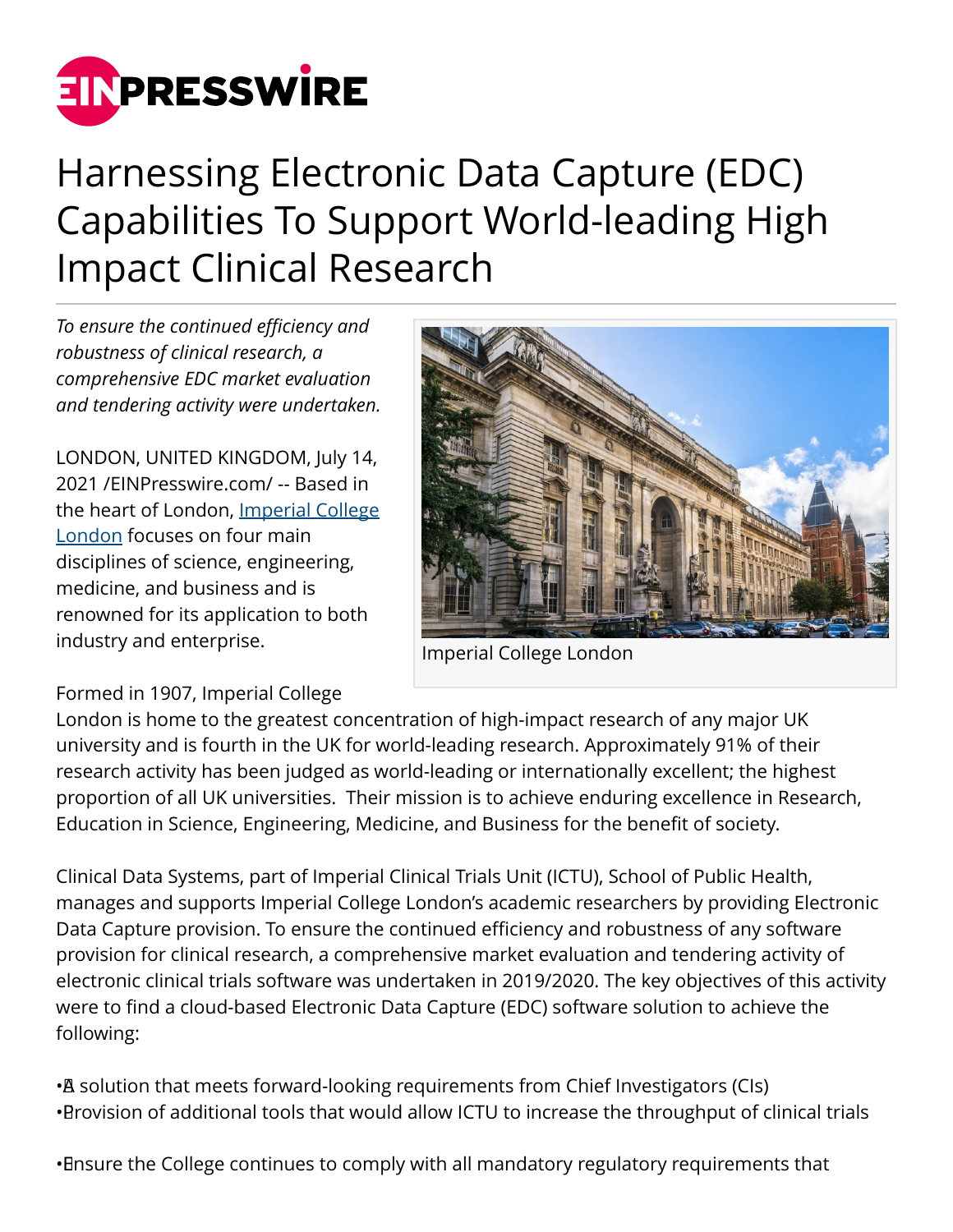### support clinical trials-based research

• Provide appropriate services for small and large scale trials, a faster development timeline, and an ability to support trial needs, in a connected healthcare environment.

As a result, in September 2020 Imperial College London implemented [OpenClinica](https://www.openclinica.com/); a GCP, 21 CFR Part 11, HIPAA, and GDPR compliant SaaS platform to support clinical research for academic researchers College-wide. After the implementation and necessary computer system validation activities, work started in earnest on several research studies sponsored by Imperial College London.

Below are brief overviews of these studies and how they are harnessing the technological capabilities of OpenClinica software to enhance and facilitate optimised data collection.

#### 1. ePARCA-R Study CI: Professor Neena Modi

This prospective study involving all West London NHS neonatal units tests a new digital application developed by the ICTU team to enable parents to complete a validated questionnaire electronically when their child reaches their 2nd birthday. The ePARCA-R questionnaire provides standardised scores on language and cognitive development, information that is invaluable for both clinical care and research. The goal is to obtain this information systematically on all children at risk of learning problems so that they can receive timely intervention and support. Parents will be randomised to receive regular contact during the two-year study period either by Text and Email, or Email only. The study is designed to test all aspects of the process with a view to national scale-up.

OpenClinica has been used to develop prototype e-forms to facilitate a mobile phone/internetbased application, enabling the completed questionnaire to be externally linked back to data currently captured in the National Neonatal Research Database hosted by Professor Modi's team.

#### 2. RIO CI: Professor Sarah Fidler

A randomised placebo-controlled Phase II trial of ART plus dual long-acting HIV-specific broadly neutralising antibodies (bNAbs) vs ART plus placebo in treated Primary HIV Infection on viral control off ART.

This is a blinded two-stage study utilising randomisation, triggered directly within an OpenClinica CRF. The software facilitates the integration of the complex design enabling the prospective unblinding of participants after the first stage of the study to determine treatment for the next stage. [OpenClinica Insight](https://www.openclinica.com/insight/) allows the study team monitoring capabilities of visit windows in realtime and robustly supports timely safety data reporting.

## 3. CURESPONSE CI: Dr. Jon Krell